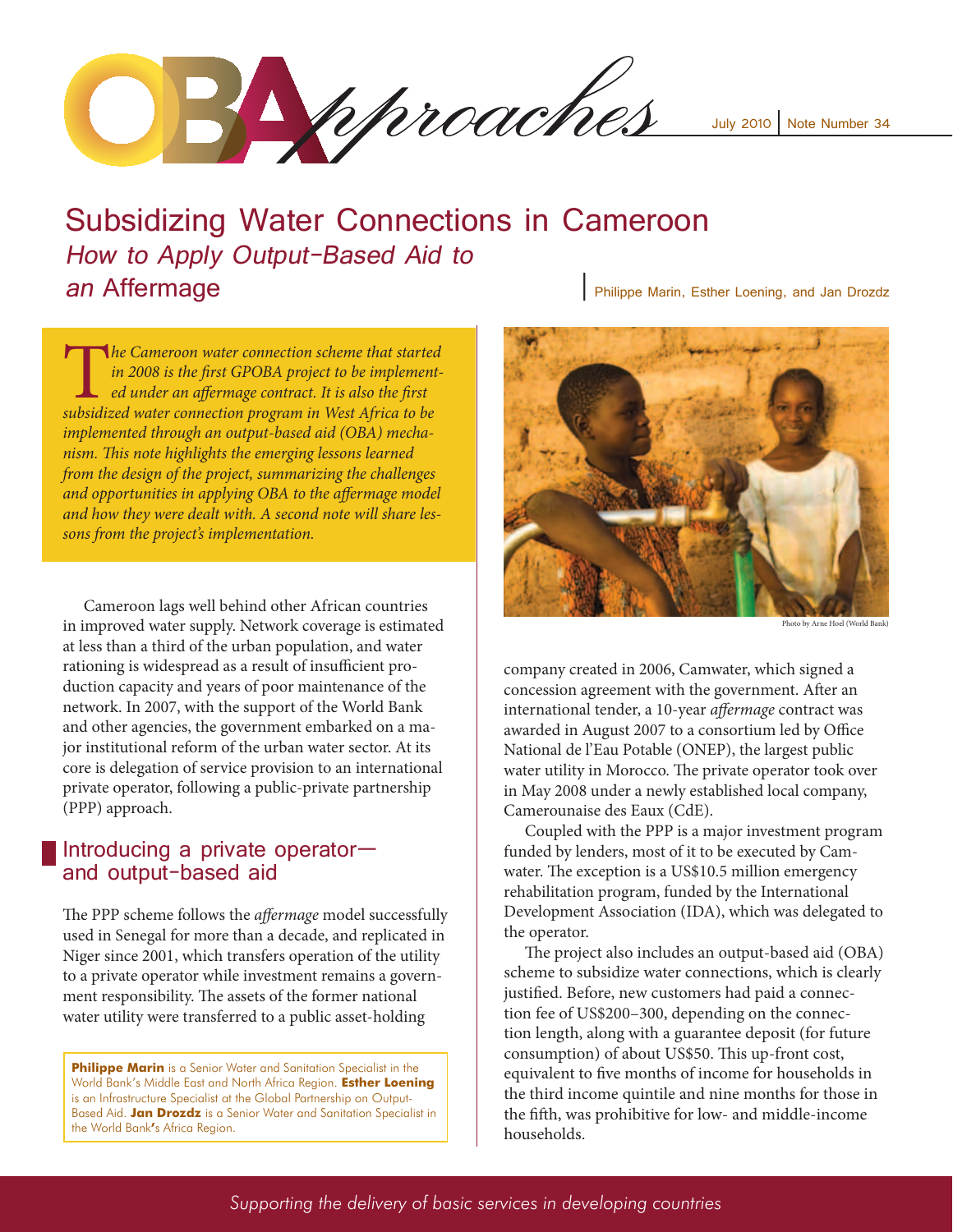

Subsidized connection schemes have been very successful in expanding access in several other West African countries, especially under *affermage* contracts in Côte d'Ivoire, Senegal, and Niger. Families living in urban neighborhoods identified by the government as poor were eligible for a free connection and required to pay only the guarantee deposit. Cameroon's government approached the Global Partnership on Output-Based Aid (GPOBA) during the early design phase for the *affermage* contract to discuss options for replicating such an approach with support from a GPOBA grant.

# The *affermage* environment

The Cameroon program does not merely replicate the subsidized water connection programs implemented under *affermage* contracts in Côte d'Ivoire, Senegal, and Niger, all of which were based on a traditional, inputbased disbursement approach. Indeed, it is the first such program designed around output-based principles.

It is also the first to be implemented by GPOBA under an *affermage* arrangement. All subsidized water connection programs previously implemented by GPOBA involved a concession (as in Manila, Philippines, or Casablanca, Morocco), small-scale providers owning the infrastructure (as in Uganda), or a public utility (as in Meknès, Morocco). In all such cases the service provider responsible for implementing the OBA project was also responsible for operating the utility and funding and carrying out investment. Deciding which entity should be in charge of implementing the OBA program and take the prefinancing risk was therefore straightforward.

This is not so under an *affermage* PPP arrangement, which splits the responsibilities for operation and investment between two main actors. In an OBA scheme this has important consequences for the design of the subsidy scheme and for the framework of risks and incentives.

- • *The contractual arrangement for the OBA scheme must accommodate the presence of two players rather than just one:* the private operator, which has the direct relationship with customers, and the public asset-holding company, which is responsible for financing investment and carries the infrastructure assets on its books. That requires answering such key questions as who should be in charge of implementing the program and who should take the prefinancing risk.
- The separation of operation and investment cre*ates potential risks.* The private operator is the one

contractually responsible for installing new connections. Yet it is the public asset-holding company that decides whether, where, and when to expand the distribution network. Lack of funds, delays in civil works, or problems of coordination could all adversely affect the implementation of an OBA scheme.

Yet incentives for the private operator to expand access are stronger under an *affermage* than under a concession. As in a concession, the operator's remuneration is based on revenue from water sales, giving it a strong incentive to increase the number of connected households. But unlike in a concession, the operator does not invest its own money in system expansion, so it has every interest in pushing for more coverage.

# Adapting output-based aid

The design of the OBA scheme follows the broad logic of an *affermage* PPP arrangement, in which the assetholding company is the concessionaire of the services and delegates their management and delivery to a private operator. Thus Camwater is the contractual counterpart of GPOBA and de facto recipient of the grant, while a special clause in the *affermage* contract specifies that it delegates implementation of the GPOBA program to the private operator. An annex to the contract outlines the OBA scheme, clarifying the allocation of risks and responsibilities.

The project partners decided that Camwater, not the private operator, would take the prefinancing risk for new connections. Having the operator, as service provider, directly bear the up-front prefinancing risk would have been more in line with the traditional OBA approach. But it would have departed from the spirit of an *affermage*, where most financing risks remain with the public partner. The more typical OBA option was abandoned after consultation with potential bidders, which were reluctant to take additional financial risks in Cameroon.

Financial incentives for expanding access to poor households were enhanced. Under an *affermage* the private operator normally has a financial incentive to expand access, since its remuneration is directly linked to sales volume. But poor households often have very low water consumption (one to three cubic meters a month), which may make them unprofitable customers. The Cameroon *affermage* introduced a new feature: in addition to the volumetric fee (about US\$0.36 per cubic meter), the operator is entitled to receive the fixed monthly subscription paid by each customer (about US\$3), which in the *affermages* in Senegal and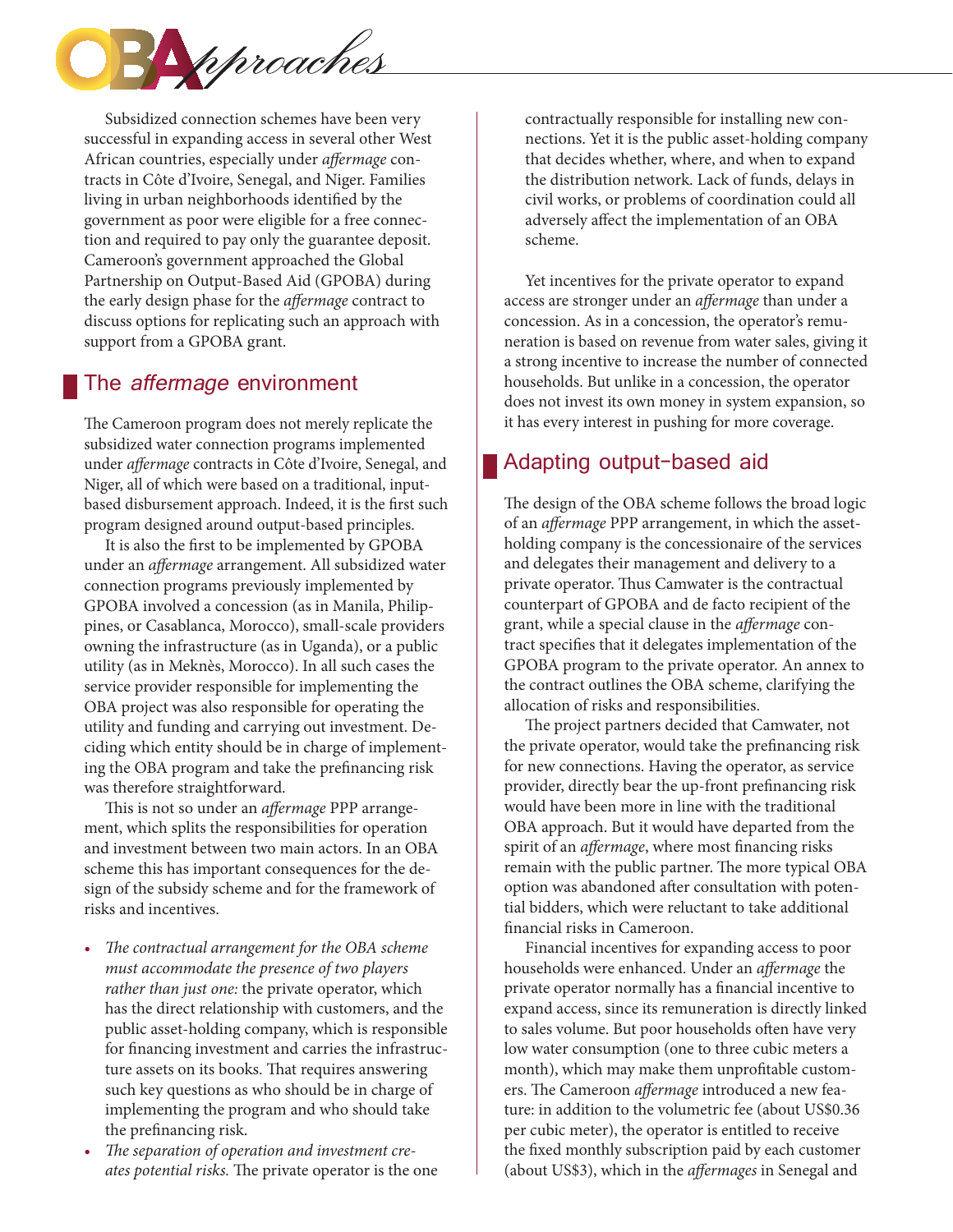Niger goes instead to the asset-holding company. This greatly increases the operator*'*s revenue from providing services to newly connected poor households.

# Structuring the subsidy scheme

The project partners agreed that responsibility for funding the subsidy would be broadly shared between Camwater and GPOBA and that beneficiaries would have to pay at least 10 percent of the remaining connection cost (depending on connection length) in addition to a guarantee deposit covering three months of consumption. This means a slightly higher connection cost for beneficiaries than in other subsidized connection schemes in West Africa. But the larger contribution from beneficiaries in Cameroon, where the very low initial coverage was expected to lead to strong demand for connections, would mean that more households hopefully, more poor households—could be funded through the program than would otherwise be possible.

GPOBA approved a grant of US\$5 million to fund the project over four years. With the counterpart funding to come from Camwater, the subsidy amounts to about US\$10 million over four years, enough to install about 40,000 new water connections. This is expected to translate into an increase of about 5 percentage points in national urban water coverage.

*Targeting or no targeting?* The project partners decided that during the early phase the project would not establish specific targeting criteria based on the socioeconomic profile of beneficiaries. Two factors drove this decision: the difficulty of applying such criteria objectively in Cameroon and the de facto social segregation resulting from the lack of network expansion over many years, with well-off households concentrated in neighborhoods already covered by the network. Only two "ring-fencing" eligibility criteria were established: the connection should be of small diameter (up to 15 millimeters) and the beneficiary households should not be in newly developed residential areas.

To complement this approach, the project team decided that detailed socioeconomic data on beneficiary households would be collected during the quarterly audits and that the project could include enhanced targeting criteria after the midterm review if the data show that a significant share of beneficiary households are not poor. Most households lacking connections can hardly be considered rich, however, as even households in the third income quintile live on only about US\$2 a day.<sup>1</sup>

*Disbursement.* Camwater is responsible for establishing a dedicated account, the subsidized connection fund, with an initial deposit of US\$0.8 million. The private operator draws from this fund to finance the installation of eligible new connections. Following quarterly audits by the independent verification agent confirming that the physical installation of new connections charged to the fund complies with project rules, the account must be replenished by both Camwater and GPOBA (figure 1).



#### Figure 1. Flow of funds and sequence of actions under the Cameroon OBA water scheme